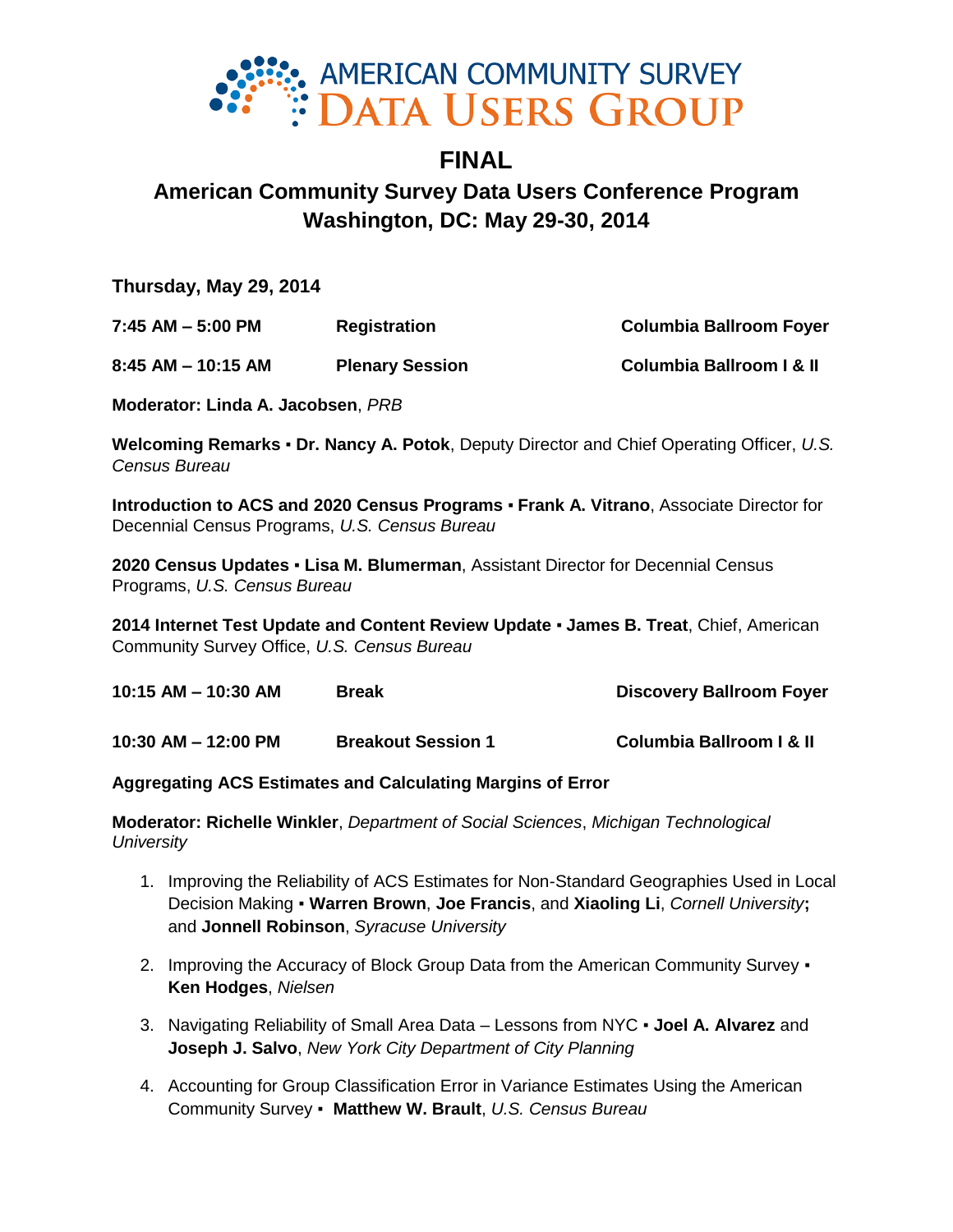**10:30 AM – 12:00 PM Breakout Session 2 Discovery Ballroom I & II**

#### **Using ACS in GIS and Data Visualization Applications**

#### **Moderator: Linda A. Jacobsen**, *PRB*

- 1. Sources of ACS Data through Online GIS Tools **Elizabeth Nash**, *PolicyMap*
- 2. Using ACS Data within ArcGIS Online for Organizations **John Parker**, *Iowa Legislative Services Agency*
- 3. Using PostGIS and QGIS for the Management and Geovisualization of ACS Data **Lee Hachadoorian**, *Dartmouth College*

| $12:00$ PM $- 1:15$ PM | <b>Lunch</b> (on your own)<br>Informal Networking | <b>Columbia Ballroom I &amp; II</b> |
|------------------------|---------------------------------------------------|-------------------------------------|
| 1:15 PM $-$ 1:40 PM    | <b>Keynote Addresses</b>                          | <b>Columbia Ballroom I &amp; II</b> |

**Moderator: Edward J. Spar**, *Sabre Systems*

**Dr. Mark Doms**, Under Secretary for Economic Affairs, *U.S. Department of Commerce*

**John H. Thompson**, Director, *U.S. Census Bureau*

| $1:45$ PM $-3:15$ PM | <b>Breakout Session 3</b> | <b>Columbia Ballroom I &amp; II</b> |
|----------------------|---------------------------|-------------------------------------|
|                      |                           |                                     |

**Applications of ACS Data for Income and Poverty**

**Moderator: Rosalind Gold**, *NALEO Educational Fund*

- 1. Setting New Standards in the Use of Income and Poverty Estimates from the ACS  $\cdot$ **Katherine Nesse**, *Kansas State University* and **Mallory Rahe**, *Oregon State University*
- 2. The Virginia Poverty Measure: Using the ACS to Refine Our Measurement of Economic Security ▪ **Annie Rorem** and **Megan Juelfs-Swanson**, *Weldon Cooper Center for Public Service, University of Virginia*
- 3. Using the ACS and PRCS to Estimate State-Level WIC Eligibility **Paul Johnson and Erika Huber**, *The Urban Institute*
- 4. Improving Occupation Earnings Estimates Through Segregation of Education Levels . **David Gibson**, *Vocational Economics, Inc.*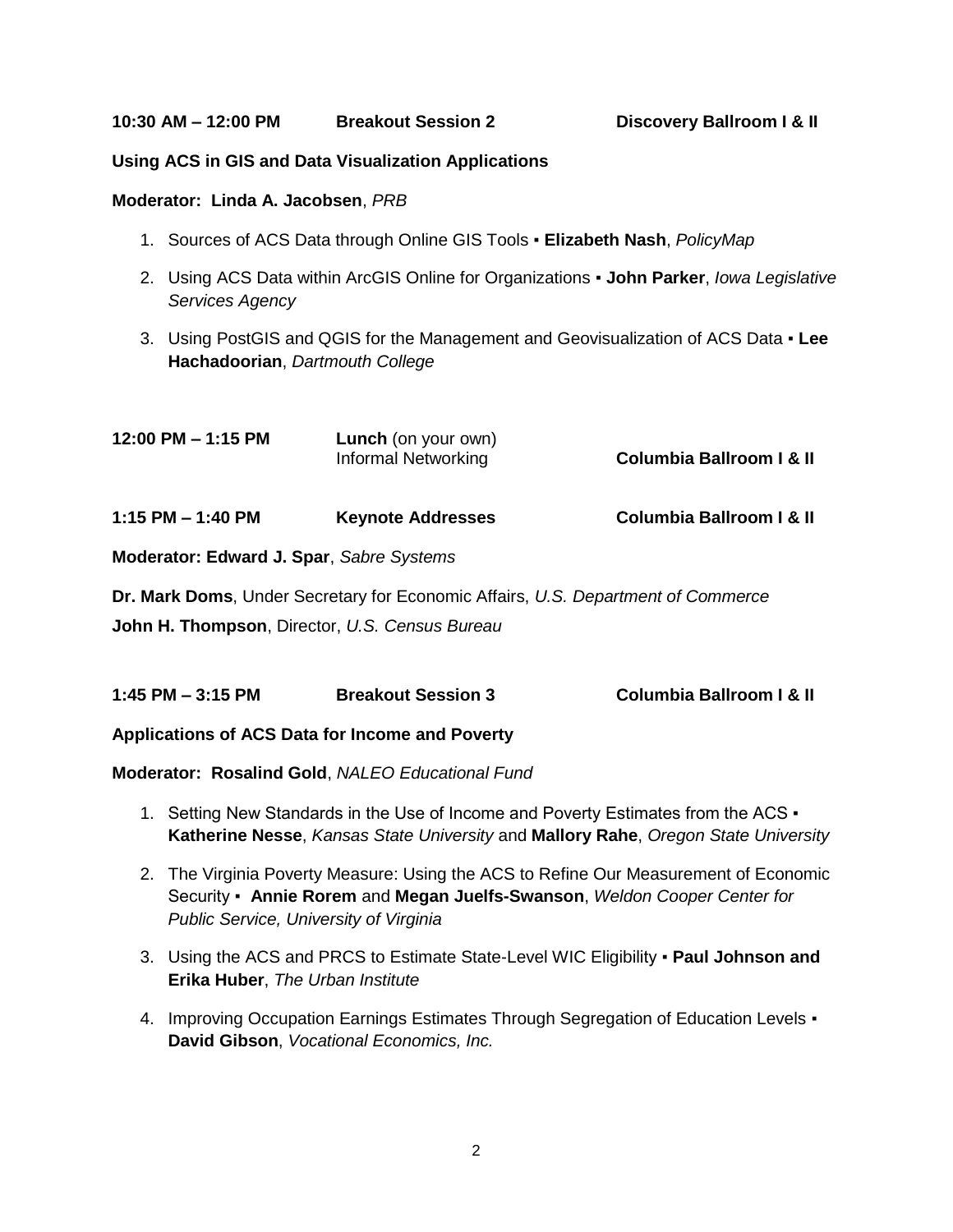#### **Applications of ACS Data for Employment and Commuting**

**Moderator: Joy E. Phillips**, *State Data Center, Washington, D.C. Office of Planning*

- 1. The EEO Tabulation: Measuring Diversity in the Workplace **Ana J. Montalvo**, *U.S. Census Bureau*
- 2. ACS Labor Participation as a Barometer for Retirement **Nicole Dunn**, *Thomas P. Miller and Associates*
- 3. Workplace Geocoding Issues with ACS **Elaine Murakami** and **Ed Christopher**, *Federal Highway Administration*; and **Charles Baber**, *Baltimore Metropolitan Council*
- 4. Using ACS Data in Promoting *and Advocating for Bicycling ▪* **Kenneth McLeod** and **Darren Flusche***, The League of American Bicyclists*
- 5. Factors Associated with the Bicycle Commute Use of Newcomers: An Analysis of the 70 Largest U.S. Cities ▪ **Ryan J. Dann**, *Portland State University*

| 3:15 PM – 3:30 PM | <b>Break</b> |
|-------------------|--------------|
|                   |              |

**Discovery Ballroom Foyer** 

| $3:30$ PM $-5:00$ PM | <b>Breakout Session 5</b> | <b>Columbia Ballroom I &amp; II</b> |
|----------------------|---------------------------|-------------------------------------|
|                      |                           |                                     |

**Applications of ACS Data for Health Insurance and Disability** 

#### **Moderator: Ed Christopher**, *Federal Highway Administration*

- 1. Using ACS Data to Prepare for Affordable Care Act Implementation **Ricardo Gutierrez**, *County of San Diego*
- 2. Medicaid Undercount in the American Community Survey **Joanna Turner**, *University of Minnesota - SHADAC*
- 3. Methods for Calculating the Number of Full-time Equivalent Employees by Industry Using ACS and Other Data Sources ▪ **Martha Jones**, *Vanderbilt University*
- 4. Using the ACS to Calculate National and State-Level Federal Program Participation Ratios for Working-Age People with Disabilities ▪ **Yonatan Ben-Shalom** and **David Stapleton**, *Mathematica Policy Research*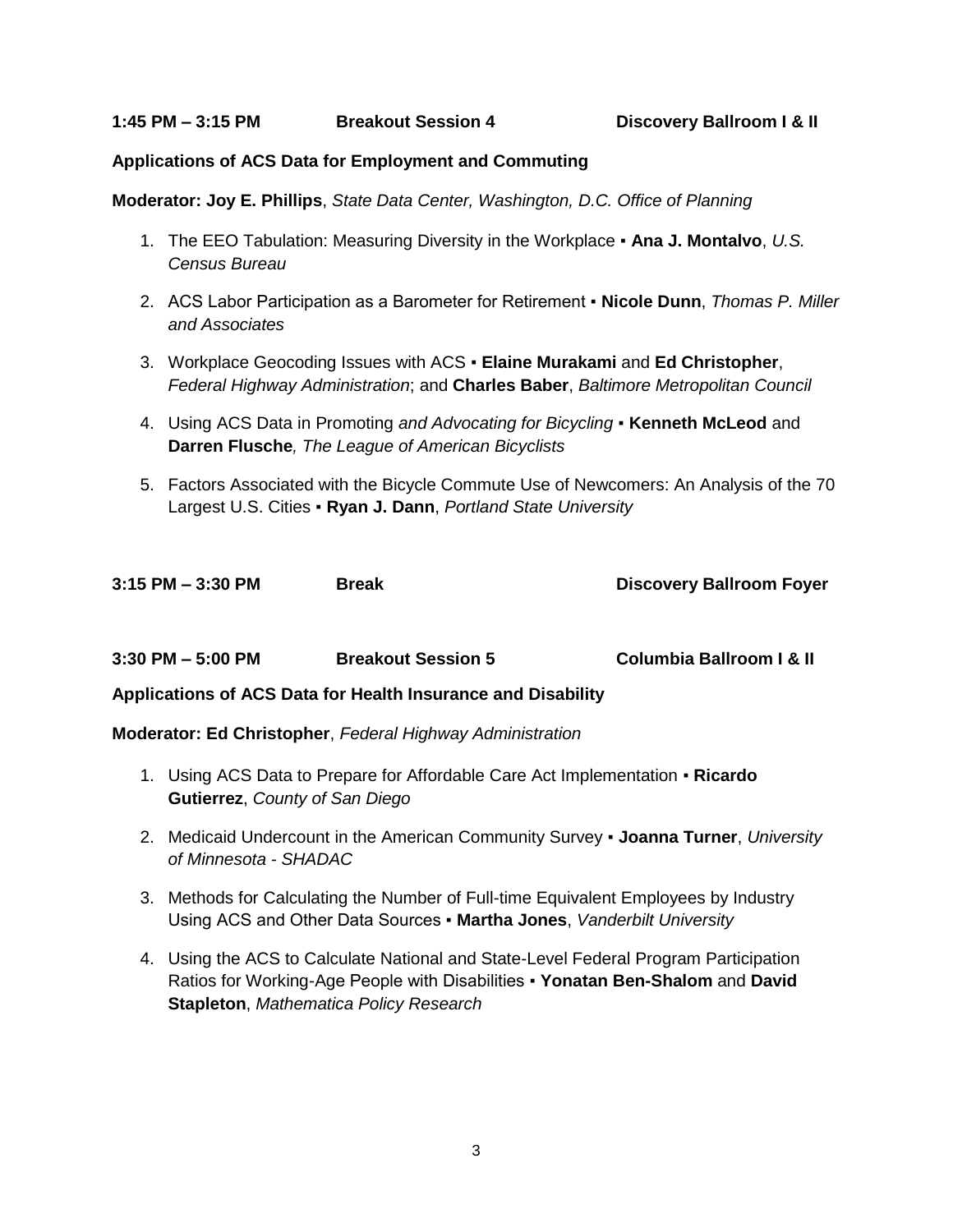**3:30 PM – 5:00 PM Breakout Session 6 Discovery Ballroom I & II**

#### **Housing Applications Using ACS Data**

**Moderator: Jeff Matson**, *Center for Urban and Regional Affairs, University of Minnesota* 

- 1. Estimating Superstorm Sandy's Impact on Renters **Max Weselcouch**, *NYU Furman Center*
- 2. Data Driven Housing Investment Using the ACS **Jessica Deegan**, *Minnesota Housing Finance Agency*
- 3. Developing a Measure of "Substandard Housing" Using the ACS **Lance George**, *Housing Assistance Council*
- 4. *Housing Landscape*: An Examination of Severe Housing Cost Burden Among Working Households ▪ **Janet Viveiros**, *Center for Housing Policy*

**-------------------------------------------------------------------------------------------------------------------**

**Friday, May 30, 2014**

**7:30 AM – 10:30 AM Registration Columbia Ballroom Foyer**

**8:30 AM – 10:00 AM Breakout Session 7 Columbia Ballroom I & II**

**Using ACS Data From NHGIS, Summary Files, IPUMS, PUMS, and Custom Tabulations**

**Moderator: Qian Cai**, *Demographics and Workforce Group, University of Virginia*

- 1. NHGIS: An Integrated Data Portal for ACS Summary Files and a Whole Lot More **Jonathan Schroeder**, *Minnesota Population Center, University of Minnesota*
- *2.* The Advantages of Accessing American Community Survey Summary Data via FTP and Methods for Connecting Across Time ▪ **John DeWitt**, *Population Studies Center, University of Michigan*
- 3. Obtaining ACS Microdata from IPUMS **Katie Genadek**, *Minnesota Population Center, University of Minnesota*
- 4. PUMS: The Weighting is the Hardest Part **Gregg Bell**, *Alabama State Data Center*
- 5. Because I'm Special: A Custom Tabulation for Transportation **Penelope Weinberger**, *AASHTO* and **Jim Hubbell**, *Mid-America Regional Council*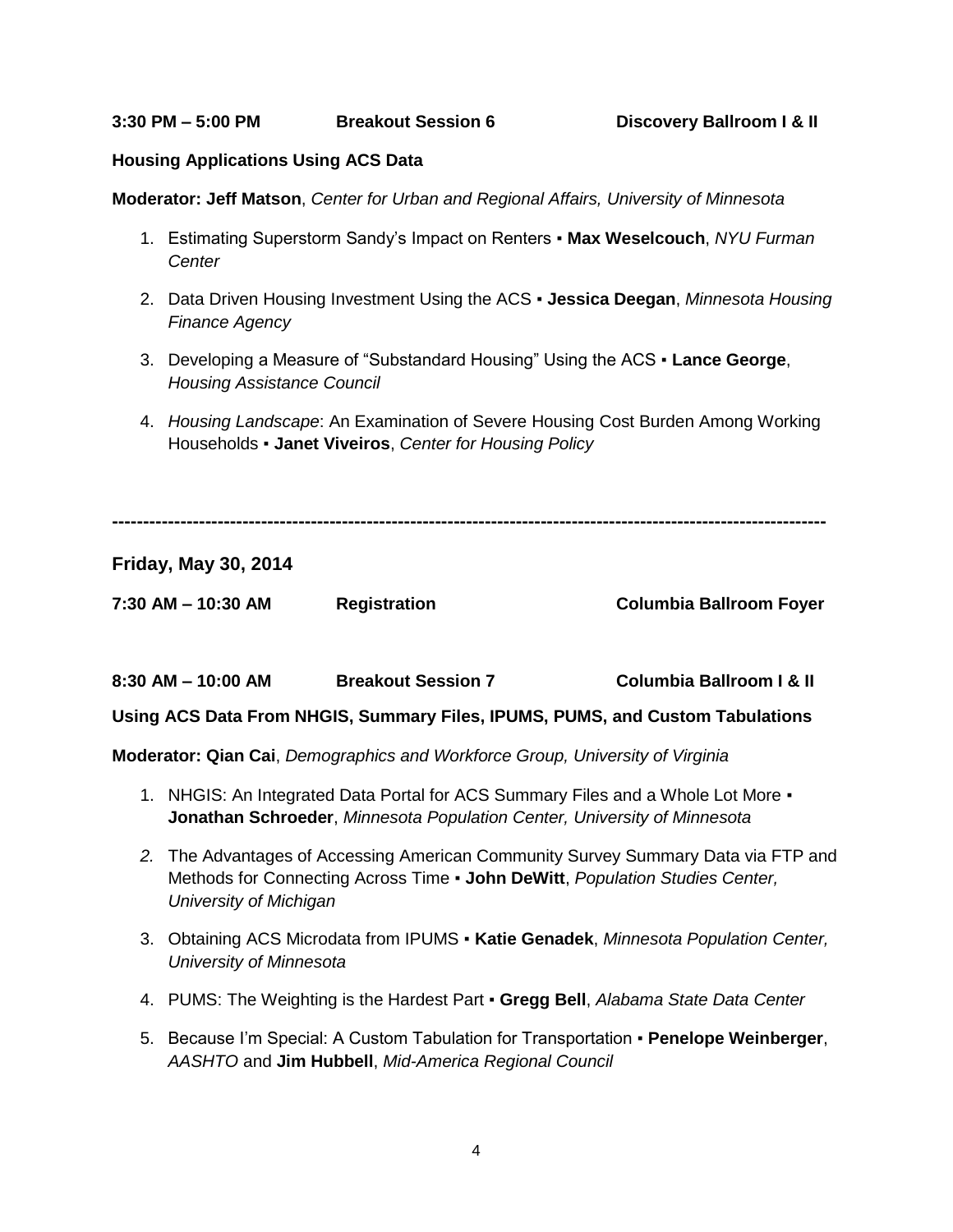#### **Using the ACS to Look at Small Population Groups and Trends Over Time**

#### **Moderator: Howard Shih**, *Asian American Federation*

- 1. Tracking and Analyzing Regional Equity: The ACS and Ambiguities of Time and Space **Meg Merrick**, *Portland State University*
- 2. Uses of ACS in the BLS Local Area Unemployment Statistics Program **Sean Wilson**, *Bureau of Labor Statistics*
- 3. Evaluating American Community Survey (ACS) Data on School-Age Children Who Speak English with Difficulty ▪ **Angelina KewalRamani** and **Amber Noel**, *American Institutes for Research*
- 4. The Underrepresentation of Young Children in the American Community Survey **William O'Hare**, *The Annie E. Casey Foundation* and **Eric Jensen**, *U.S. Census Bureau*
- 5. Small Populations and the ACS: Sampling Variability and Reliability **Sela Panapasa**, *University of Michigan*; **Hassan Jaber**, *Arab Community Center for Economic and Social Services*; and **Don Loudner**, *American Indian Veterans, Inc.*

| $10:00$ AM $- 10:15$ AM | <b>Break</b>              | <b>Columbia Ballroom Foyer</b>      |
|-------------------------|---------------------------|-------------------------------------|
| $10:15$ AM $-$ 11:45 AM | <b>Breakout Session 9</b> | <b>Columbia Ballroom I &amp; II</b> |

# **Issues and Limitations in Using Small-Area ACS Data**

### **Moderator: Warren Brown**, *CISER, Cornell University*

- 1. Visualizing Transit Need **Holly Chase** and **Jason Quan**, *KFH Group, Inc.*
- 2. Rural Reliability: Determining the Reliability of ACS Estimates for Rural Communities **Keith Wiley** and **Lance George**, *Housing Assistance Council*
- 3. Geographies of Poverty: Improving the Reliability and Usability of Spatial Displays of Small Area ACS Data for Post-Katrina New Orleans ▪ **Benjamin Horwitz**, *Greater New Orleans Community Data Center*
- 4. Variations in Private School Enrollment Rates **Jeanne Gobalet** and **Shelley Lapkoff**, *Lapkoff & Gobalet Demographic Research, Inc*.; and **Magali Barbieri**, *University of California, Berkeley*
- 5. Using the ACS to Help a Mayor Understand His City **Patricia C. Becker**, *APB Associates and Southeast Michigan Census Council*